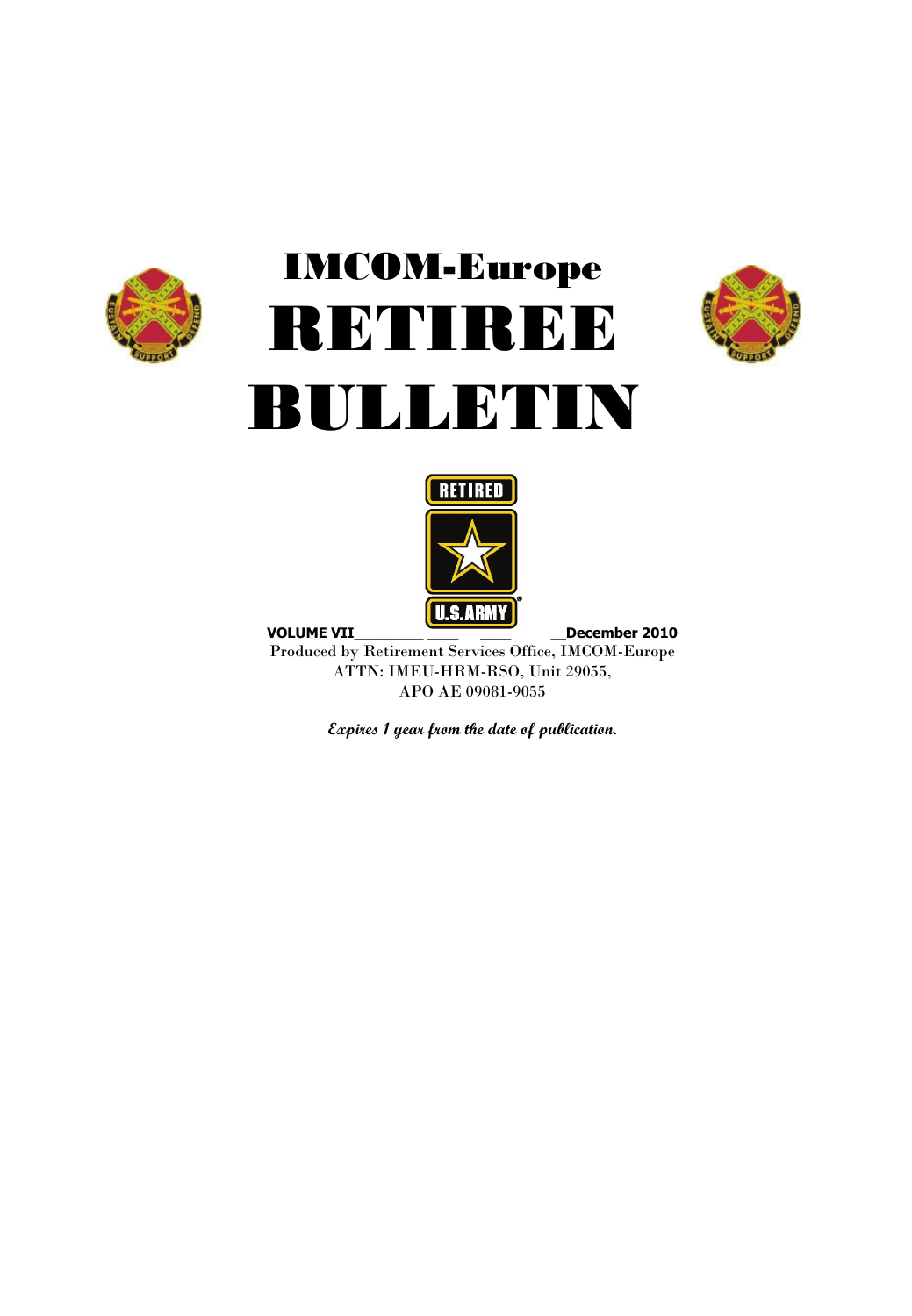The IMCOM-Europe Retiree Bulletin is an authorized periodical published in accordance with AR 600-8-7 by the RSO, IMCOM-Europe (IMEU-HRM-RSO). Unit 29055. APO AE 09081-9055.

- Telephone: DSN 379-6029 or civilian 06202-80-6029, e-mail: rsoae@eur.army.mil
- Website: http://www.imcom-europe.army.mil/sites/divisions/hr\_milper\_serv\_rso.asp

The Director, IMCOM-Europe, has determined that publication of this bulletin is necessary in the transaction of public business as required by law. Use of funds for printing this bulletin was approved by IMCOM-Europe on 1 December 2008 in accordance with AR 25-30. The purpose of this bulletin is to provide information and quidance on laws, regulations, and policy affecting retirees and their Family members or survivors in Europe.

The views and opinions expressed in this bulletin are not necessarily those of the Department of the Army, USAREUR, or IMCOM-Europe.

**COMMANDER AND EDITORIAL STAFF:** General Carter F. Ham **Commanding General, USAREUR** Ms. Diane M. Devens Director, IMCOM-Europe Mr. Michael L. Malone **IMCOM-Europe Retirement Services Officer/Editor** 

SNOW

**Chief, Personnel Services Branch** 

Dear Retirees, Family Members, and Annuitants:

Hopefully you all will have a happy holiday season and I look forward to meeting and talking with you about the Retiree issues. The more we talk, the better I understand the individual issues facing you all. Please support the garrison Retiree Appreciation Days in your local area; it's a great place to get answers to your questions - either from the garrison agency staffs or your fellow Retirees. If nothing else, it's a super social event. We would really like to see you attend. Again, please come! Tentative schedule for 2011 is in this issue.

Sincerely,

.ONE

**IMCOM-Europe RSO**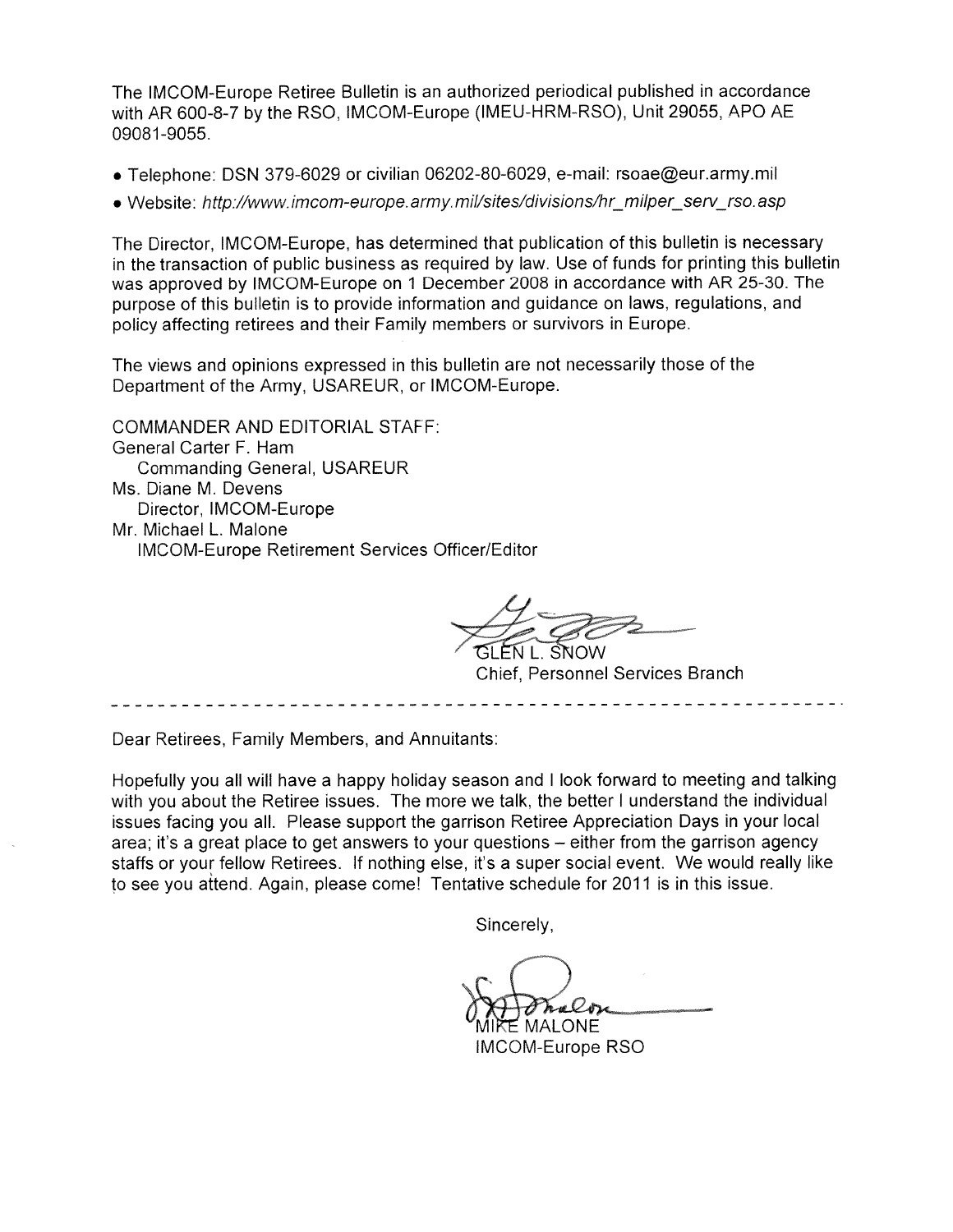

## **IMCOM-EUROPE RETIREE BULLETIN**



### DECEMBER 2010

### **CONTENTS**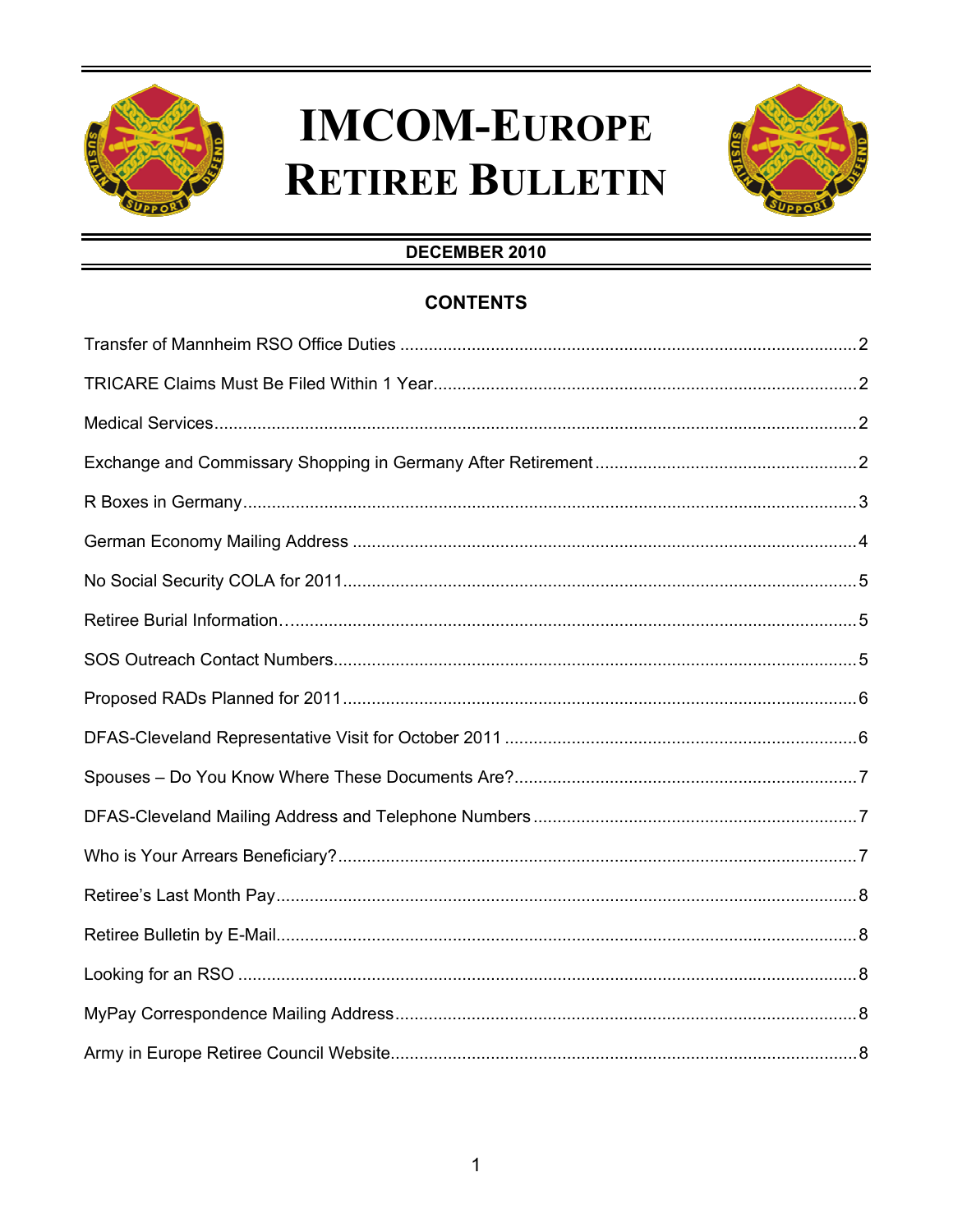### **Transfer of Mannheim RSO Office Duties**

The U.S. Army Garrison Mannheim Retirement Services Office (RSO) will transfer services to the U.S. Army Garrison Baden-Württemberg/ Heidelberg RSO effective 18 January 2011. Any Mannheim area military retiree or surviving spouse of a military retiree needing retirement services should call the U.S. Army Garrison Baden-Württemberg Retirement Services. SSG (R) George Hall, the Garrison Retirement Services Office Volunteer, is in the office Monday through Friday from 8:00 a.m. until 2:00 p.m. Telephone number is DSN 370-8236, or from a civilian phone 06221-578236. If you cannot reach him and need immediate service, please call Mr. Richard McKeller, the Garrison Retirement Services Officer, at DSN 370-8399, or from a civilian phone 06221-578399. The Baden-Württemberg/Heidelberg RSO is located at the Heidelberg Community Support Center/ PX Shopping Center, Bldg 3850, Room 180. GPS Address is Czernyring 14, 69115 **Heidelberg** 

To receive the U.S. Army Garrison Baden-Württemberg Retiree Newsletter, call the Retiree Council President Mr. Larry Applebaum at 06224-52741, or e-mail: L-M.Applebaum@tonline.de. Include your full name and mailing address (APO or economy address) in the text of the e-mail.

#### **TRICARE Claims Must Be Filed Within 1 Year**

All bills and claims must reach the TRICARE claims center no later than 12 months after the first day you receive care. Claims for inpatient services must be received no later than 12 months after the day you leave the hospital. Claims are filed by completing DD Form 2642.

(Source: United States Army Medical Activity)

### **Medical Services**

Retirees and survivors are reminded that not all medical services offered by host-nation doctors, clinics, or hospitals are covered under TRICARE. When services are offered by the host-nation medical personnel, individuals need to check with the TRICARE service representative in their area to ensure that TRICARE will cover the service or what part of the service, if any, TRICARE will cover.

By doing this, it could save individuals out-ofpocket expenses.

### **Exchange and Commissary Shopping in Germany After Retirement**

Retired members of the U.S. military services living in Germany (with residence permit), their accompanying dependents, and widow(er)s of Retired military personnel and their dependents, retired reservists (reservists who are otherwise eligible for retirement, but are under 60 years of age – "gray area"), and visiting retirees who are staying in Germany for 30 days or more are authorized use of PX (Post Exchange) and DECA (Defense Commissary Agency) sales facilities in Germany under an agreement between the Customs Executive Agent and the German Ministry of Finance. This agreement **does not apply to retired civilian employees** and **does not apply in other countries.** 

For you and your dependents to shop in U.S. sales outlets, you must first obtain a U.S. Forces Verification of Status of U.S. Forces Retired Personnel / Unaccompanied Dependents (AE Form 550-175K) from military customs offices in Germany. For this, you will need to present the documents listed below in person, and you must intend to live in or visit Germany for 30 days or longer. Military widow(er)s must be residents of Germany. Then take the verification to the German customs office serving your area of residence and you will receive a German Customs Certificate (Pink Card). The Pink Card and your retiree ID card allow you access to post exchanges and commissaries in Germany where you may only buy nonrationed items.

Dependents visiting Germany without their retiree sponsors do not qualify for AE Form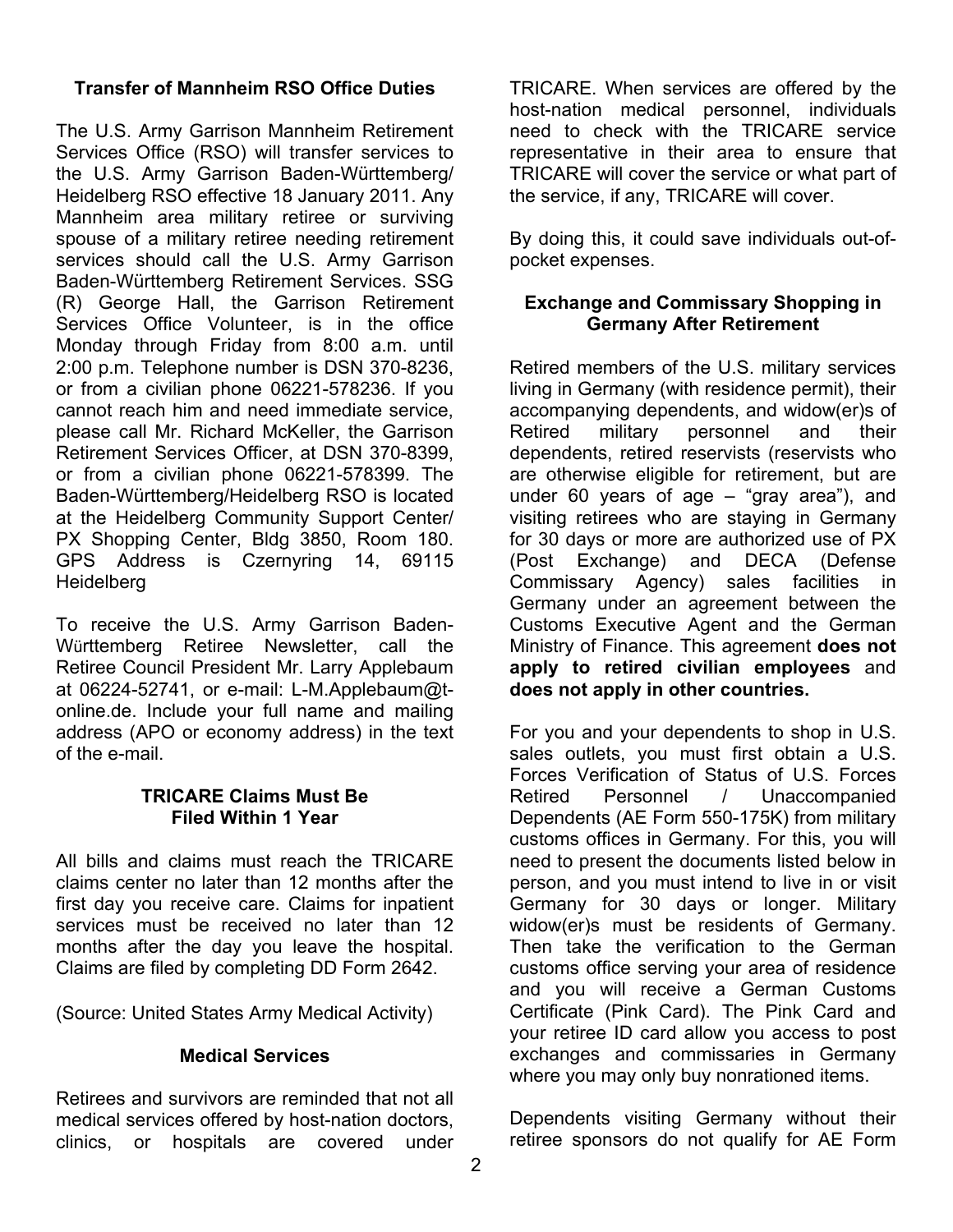550-175K. Likewise, widow(er)s of military personnel visiting Germany do not qualify for AE Form 550-175K. In addition, military retirees visiting Germany for less than 30 days also do not qualify.

Present the following documents to U.S. Forces Customs office:

#### Military Retirees

-Military retiree ID card -Passport (with **valid residence permit** if ordinary resident in Germany) -For initial registration: DD Form 214

**Dependents** 

-Dependent retiree ID card -Passport/Personalausweis -If applicable, valid residence permit

Widows/Widowers

-Dependent retiree ID card -Passport/Personalausweis -If applicable, valid residence permit -For initial registration: death certificate of spouse

Visiting retirees **MUST** stay in Germany for 30 days or longer to qualify and present the following documents:

-Military retiree ID Card -Passport with entry stamp for Germany -Proof of length of stay (for example, airline tickets, hotel reservations)

Pink Card holders are required to return to this German customs office no later than the 5th day of every month and present all original cash register sales receipts for the previous month. German customs will levy duties in the amount of 17.5% for items with a single item sales price of less than U.S. dollar equivalent of 50 euros; for items with a single item price of the U.S. dollar equivalent of 50 euros and more, German customs will charge the regular tariff rate, plus 19 percent VAT (Mehrwertsteuer).

Websites are available to help retirees determine their duty rates. A list of the tariff rates used to determine duty rates for specific<br>items in English can be found at items in English can be found at *http://www.zolltarifnummern.de*. The euro rate German customs uses to calculate the value of times is available at *http://www.zoll.de*.

If the Pink Card was not used for the validity period, German customs will request a written statement verifying that no purchases have been made and this allows German customs to forward the pink card holder's information to the U.S. Forces for verification purposes.

**BEWARE:** German Customs has the authority to withdraw your Pink Card if you fail to meet your obligations.

Individuals seeking information should contact their local U.S. Forces Customs Office or the CEA SOFA Office at DSN 370-4996 or civilian 06221-574996 for assistance.

(Source: Information Sheet #4, HQ USAREUR Customs Executive Agency, dated June 2010)

#### **R Boxes in Germany**

All authorized Box R patrons are restricted to a 16-ounce limit on mail, both incoming and outgoing, in accordance with DOD policy.

European Union (EU) regulations limit all Box R authorized personnel in Germany to receipt of shipments from commercial mailers that do not exceed 22 euros (30 dollars) in value. The value, as stated on the customs labels or determined by German customs authorities, will be used to determine this threshold. Commercial mailers are for-profit businesses such as Amazon.com, JC Penney, Barnes & Noble, etc.

European Union regulations also limit all Box R authorized personnel in Germany to receipt of shipments from private mailers that do not exceed 45 euros (60 dollars) in value. The value, as stated on the customs labels or determined by German customs authorities,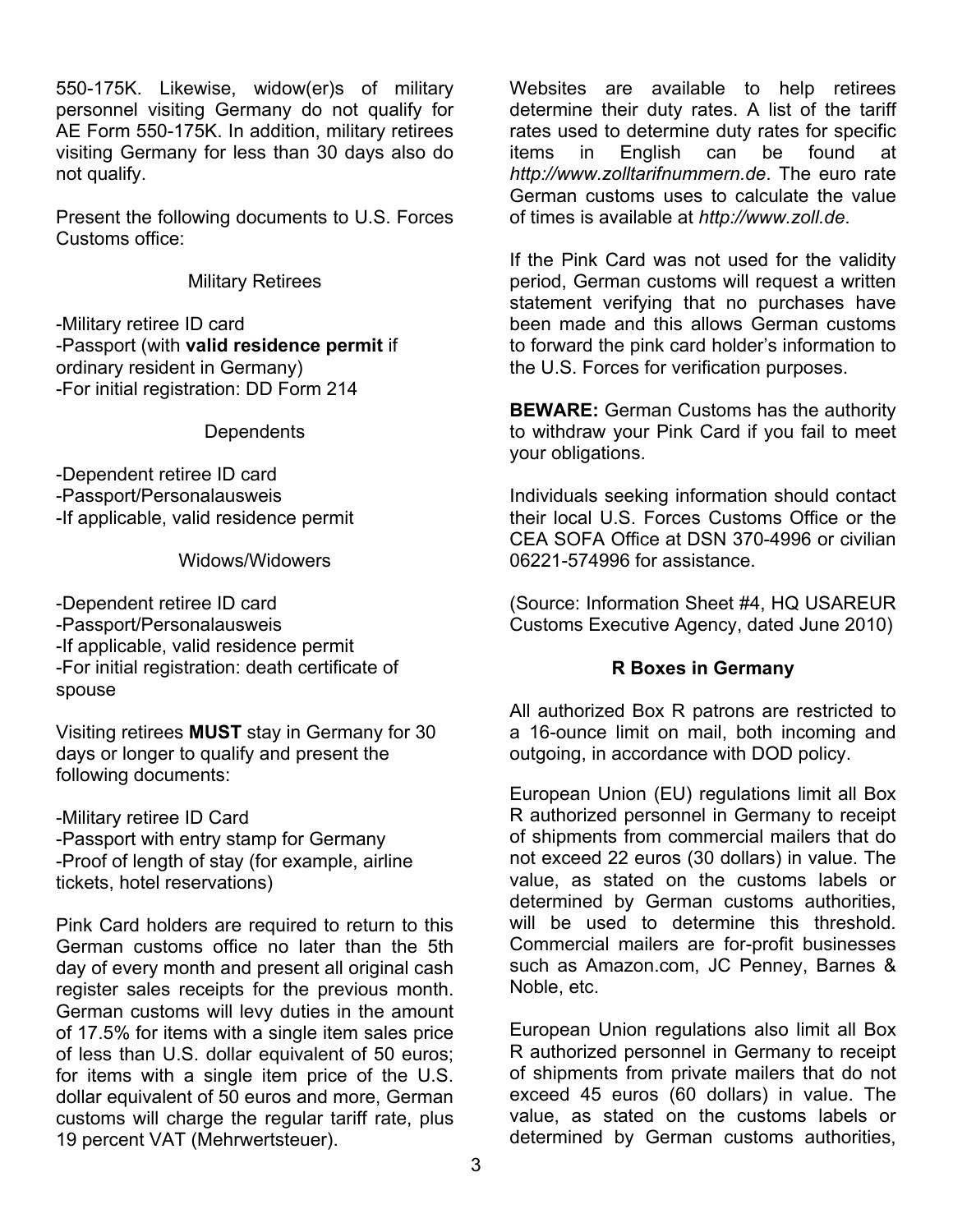will be used to determine this threshold. Private mailers are Family members, friends, and relatives.

The above EU restrictions are presently only being enforced in Germany, but other EU countries could enforce them at any time.

The dollar value on the customs form is only used by the postal clerks to determine whether the parcel exceeds the maximum allowable value for delivery. German customs officials will not use the dollar limits shown but normally will use the euro rate applicable for the month the purchases were made. They may also use the actual value based on an examination of the contents. Should there be significant changes in the conversion rate, new dollar values will be established.

Box R personnel should also check with the servicing APO/FPO for any USPS or hostnation specific mailing prohibitions or restrictions before mailing. Some common prohibited, nonmailable items are butane and Zippo lighters, weapons, aerosol cans, alcohol, and lithium batteries.

Some host-nation restricted items may include tobacco, meat or meat by-products, medicines, plants or plant products, perfume, and precious metals.

All Box R mail that exceeds the 16 ounce weight limit or exceeds host-nation monetary limits will be immediately returned to the sender. The intended recipient will be notified in writing of the return. Should an article be seized by German customs authorities the customer will be notified of the seizure and be provided with the address where customs fees can be paid and the article picked up. Items that are prohibited or restricted will not be transferred to the customer. Prohibited or restricted items may be seized, destroyed, or returned to the sender depending on the item and the point where the item was discovered.

(Source: IMCOM-Europe Postal)

### **German Economy Mailing Address**

Over the past couple of years, I have spent a lot of time helping retirees and annuitants correct their German economy addresses and I must say that 95 percent of the addresses now include the 5-digit German postal code and the word Germany in their address.

Three problems still remain:

One is that some retirees and annuitants still insist on putting a "D" before the postal code. Deutsche Post states the "D" should not be entered anymore.

The second problem is the address includes the German state, for example, Hessen, Bavaria. Some people also include Europe in their address. German states or the word Europe should not be included according to the Deutsche Post.

The last problem is the way the address is arranged. Do not use a combination of economy and APO address.

The following is an example of a properly addressed letter according the Deutsche Post:

Ron Retiree Hauptstrasse 99 11111 Some Town **Germany** 

If not addressed as shown above, the German Post can return it as an insufficient address (postal codes are extremely important).

Avoid putting symbols in the address, for example, #.

Remember that you receive a lot of mail from other Government agencies, like Army Echoes and documents from DFAS-Cleveland.

Following the above rules will help you stay informed about retiree issues and pay.

(Source: Die Postleitzahlen, Deutsche Post, page 22)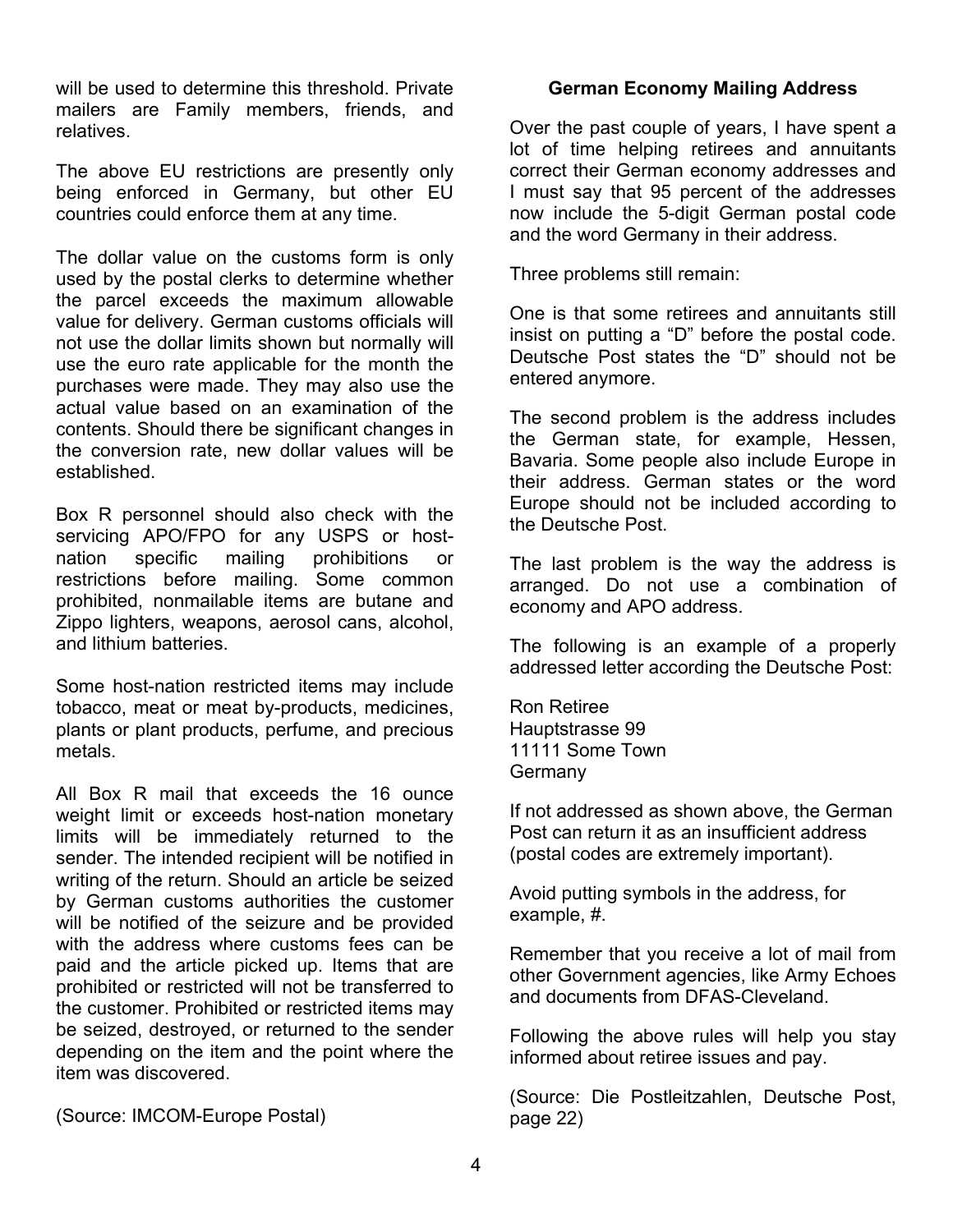#### **No Social Security COLA for 2011**

Monthly Social Security benefits for more than 58 million Americans will not automatically increase in 2011, the Social Security Administration announced in a News Release, October 15, 2010. Making this the second straight year that Social Security beneficiaries will not see an increase in their monthly benefit.

Enacted by Congress in 1972, COLA (cost of living adjustment) is an automatic adjustment in benefits that occurs annually.

The purpose of the COLA is to ensure that the purchasing power of the Social Security Income benefits is not eroded by inflation. It is based on the percentage increase in the Consumer Price Index for Urban Wage Earners and Clerical Workers from the third quarter of the last year a COLA was determined (2008) to the third quarter of the current year. If there is no increase, there can be no COLA.

(Source: SSA website)

### **Retiree Burial Information**

Military retirees, their spouses, and minor children may be buried in national cemeteries. There is no charge for opening or closing of graves. **Arrangement and expenses** such as obtaining the services of the funeral director, selecting a funeral home, preparation of the remains, casketing, and transportation to the national cemetery **are the responsibility of the survivors or the deceased's estate.** 

The remains of retirees or their Family members who die while overseas may be transported to CONUS aboard military aircraft or DOD contracted aircraft from the overseas point of debarkation to the nearest point of embarkation in CONUS at no cost, on a spaceavailable basis. All onward costs are the responsibility of the survivors or deceased's estate. Survivors or the deceased's estate must pay all transportation costs from place of death to point of debarkation and are responsible for all customs requirements if transporting remains over international boundaries.

In most cases, retirees will receive 300 dollars from VA for nonservice-connected deaths or up to 2,000 dollars if service connected.

**Note:** Most Retiree deaths are not service connected.

In addition, Social Security Administration will provide a lump sum death payment of 225 dollars.

The average retiree is entitled to 550 dollars in burial expenses. In addition, a headstone or marker may be provided by the VA. The VA will ship the headstone or marker free of charge, but will not pay for its placement. All other expenses are the responsibility of the survivor or the deceased's estate.

### **SOS Outreach Contact Numbers**

Benefit Coordinator: Ms. Jodi Motszko Kilbourne Kaserne, Schwetzingen, Germany DSN (314) 379-8610 or civilian 0049-(0)6202- 80-8610 (Heidelberg, Mannheim, Wiesbaden, Kaiserslautern, Baumholder, BENELUX,

Schinnen)

Benefit Coordinator: Ms. Shelley To Kilbourne Kaserne, Schwetzingen, Germany DSN (314) 379-6080 or civilian 0049-(0)6202- 80-6080

(Grafenwöhr, Hohenfels, Ansbach, Bamberg, Garmisch, Schweinfurt, Stuttgart, Vicenza)

#### Support Coordinator (Germany): Ms. Janine Smith

Kilbourne Kaserne, Schwetzingen, Germany DSN (314) 379-6560 or civilian 0049-(0)6202- 80-6560

Support Coordinator (Italy): Ms. Hallan Batts Vicenza, Italy DSN 634-7500 or civilian 0039-(0)444-71- 7500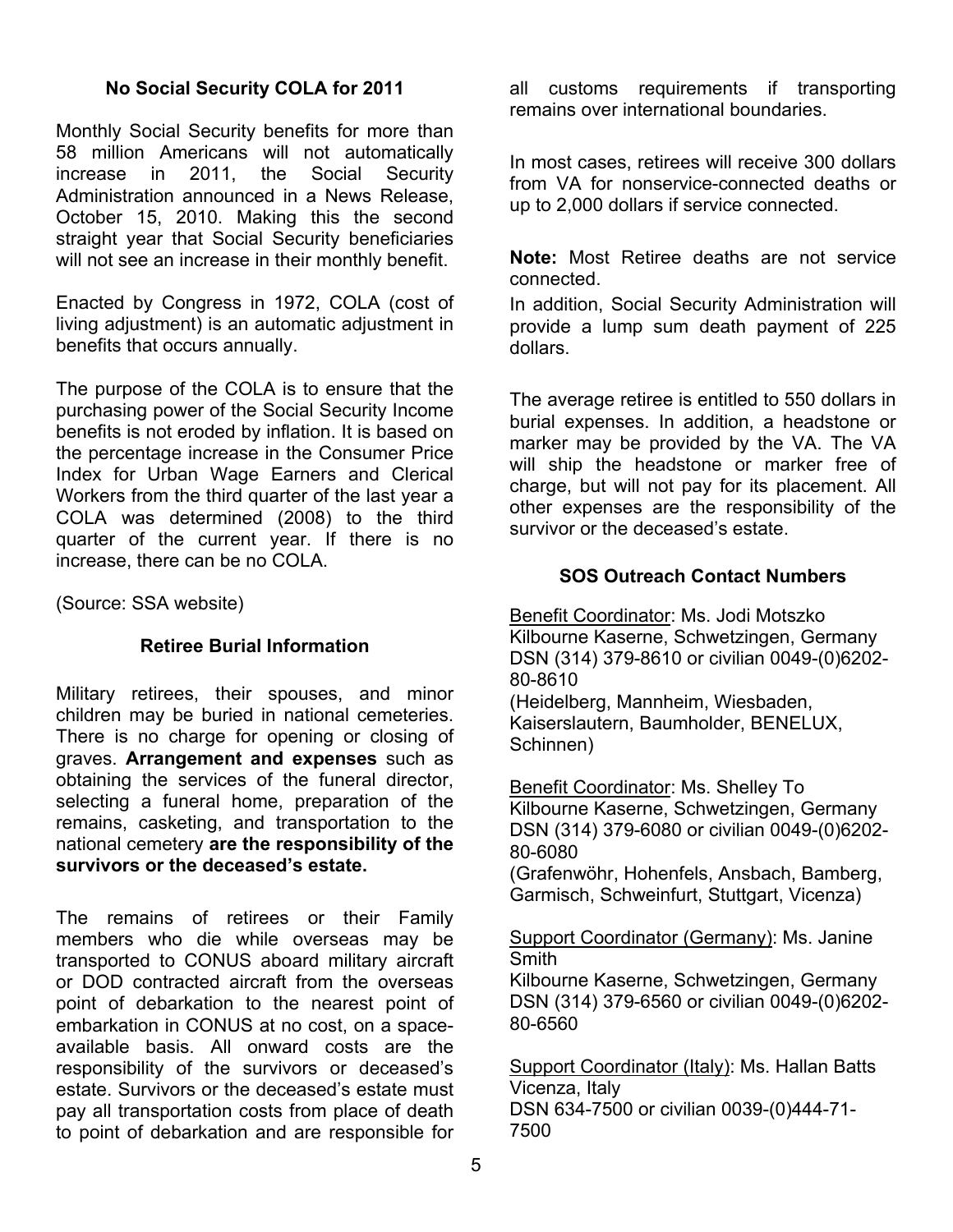#### **Proposed RADs Planned for 2011**

The following RADs are currently planned for 2011:

**Heidelberg:** Saturday, 15 October 2011, at the Patrick Henry Village Pavilion, to commence at 0900 (doors open at 0800 for registration). Representatives from various agencies will be present to answer questions and provide assistance. The following agencies will be represented: DFAS, Federal Benefits Unit, Frankfurt (Social Security Administration (SSA) and VA), and other garrison support agencies. The following issues will be addressed: ID cards and the Defense Enrollment Eligibility Reporting System (DEERS); the Installation Access Control System (IACS); and legal, medical, and dental services.

**Grafenwöhr:** Either 21 or 22 October 2011, final date to be determined, in building 244, to commence at 0900 (doors open at 0800 for registration). Representatives from various agencies will be present to answer questions and provide assistance. The following agencies will be represented: DFAS and other garrison support agencies.

**Vicenza:** Thursday, 20 October 2011, in the Luna Bubble Annex, to commence at 0900 (doors open at 0800 for registration). Representatives from various agencies will be present to answer questions and provide assistance. The following agencies will be represented: DFAS and other garrison support agencies.

**Benelux:** Saturday, 29 October 2011, on SHAPE, to commence at 0900 (doors open at 0800 for registration). Representatives from various agencies will be present to answer questions and provide assistance. The following agencies will be represented: DFAS and other garrison support agencies.

Others garrisons have not determined date of event as of date of printing of this bulletin. Most events will end at approximately 1300-1500, depending on attendance.

Always check with your local Retirement Services Officer (RSO) before any event to ensure the location, times, and date have not changed because of military priorities. Events may close earlier, if attendance is down, so do not wait until the last hour to attend.

### **DFAS-Cleveland Representative Visits for October 2011**

A representative from DFAS-Cleveland will travel to Europe to help retirees and annuitants with pay issues and provide oneon-one audits of their pay records.

Below is the tentative schedule and is subject to change:

**14 Oct 11:** Ramstein AFB 0800-1100 at RSO Office across from ID-card section. **14 Oct 11:** Kaiserslautern, Kleber Kaserne 1300-1600, building 3245, room 6. **15 Oct 11:** Heidelberg, PHV Pavilion at the RAD. **17 Oct 11:** Schinnen, Headquarters Building, RSO Office. **18 Oct 11:** Wiesbaden, building 1023W, RSO Office, room 106. **20 Oct 11:** Vicenza, Luna Bubble Annex, at the RAD **21 Oct 11:** Garmisch, ACS Bldg Artillery Kaserne 1300-1600 (could be canceled if Grafenwöhr holds RAD on this date. **22 Oct 11:** Grafenwöhr, building 244, at the RAD (May be 21 Oct 11). 24 Oct 11: Hohenfels, 0900-1500, building 10, CPF Bldg. **25Oct 11:** Bamberg 0800-1100, building 2790, 2d Floor, RSO Office. **25 Oct 11:** Schweinfurt, Conn Bks, 1300- 1600, building 40, Basement **26 Oct 11:** Ansbach, 0900-1500. **27 Oct 11:** Stuttgart, 0900-1600. **29 Oct 11:** Benelux, 0900-1300 SHAPE Chapel at the RAD.

Check with your local RSO for the hours of these events.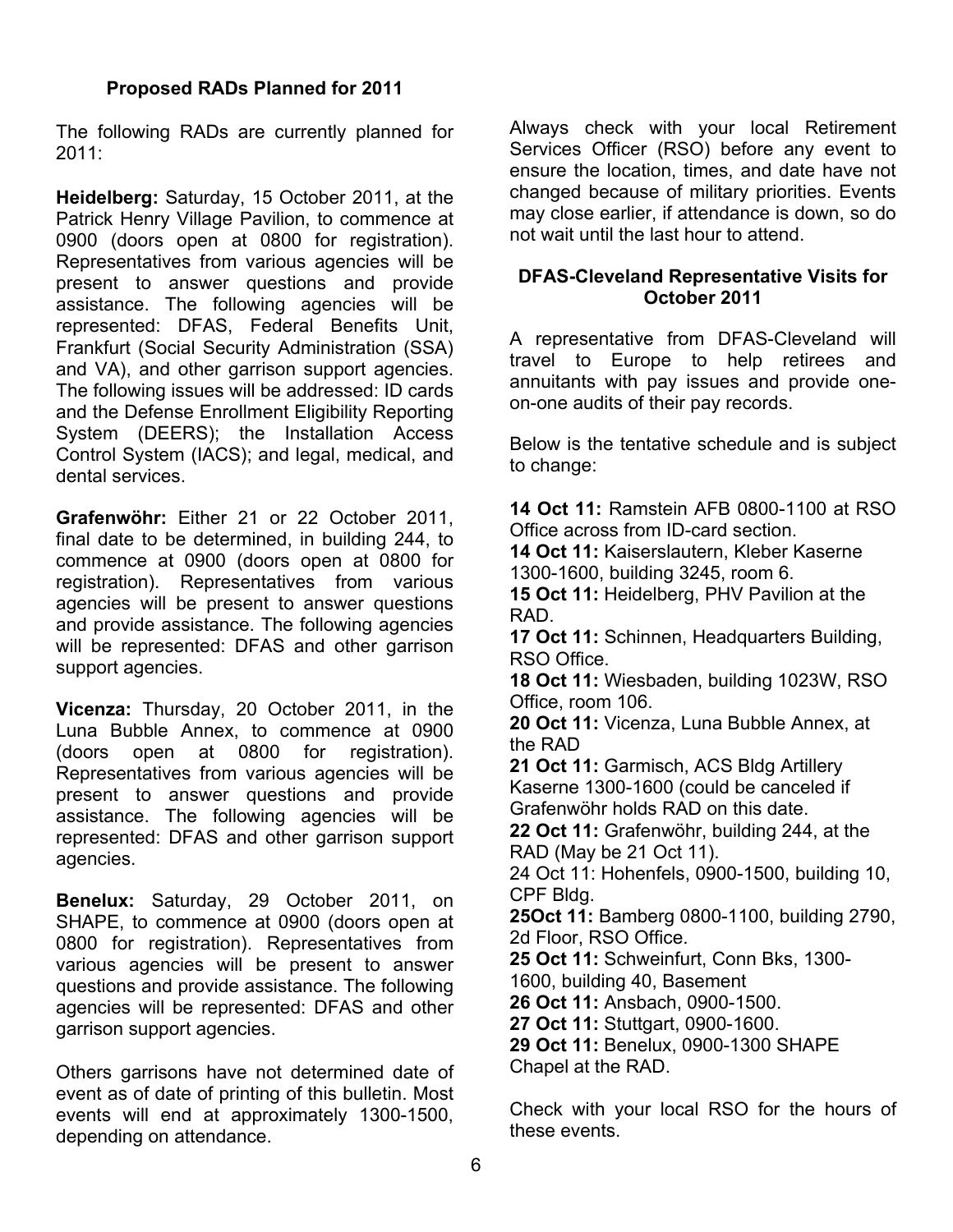#### **Spouses—Do You Know Where These Documents Are?**

Spouses should know the location of the following documents:

**●** Marriage certificate (and divorce papers if the deceased or spouse were married before).

**●** Immigration or naturalization papers.

**●** Separation documents from each period of military service (DD Form 214, Certificate of Release or Discharge from Active Duty) and a copy of the retirement orders if the reason for separation from Service is not shown on the latest DD Form 214 as "retirement." It is **essential** that this document is **on hand**.

**●** Military health records pertaining to the condition of the Soldier at the time of retirement, plus all correspondence with the Department of Veterans Affairs pertaining to any medical claims.

**●** Social security number (SSN), taxpayer identification number (TIN), and cards (for all Family members).

**●** Last (or recent) RAS from DFAS-Cleveland. DFAS-Cleveland normally issues one RAS per year in December.

**●** Wills, titles, and other applicable documents concerning personal property owned.

**●** All insurance policies. U.S. companies will request copies of the original death certificate, including cause of death, in English.

**●** Income tax records (for the last 3 years recommended).

**●** Copies of deeds, mortgages, rental contracts, and other applicable documents for all real estate owned.

**●** Documents referring to bank accounts (for example, checking, savings, loans, annuities, securities, stocks, bonds).

**●** References to safe deposit boxes.

**●** Any reference to outstanding debts. (**NOTE**: Many credit card companies carry insurance on the life of the cardholder. This may pay off any outstanding debts on the card when the company is notified of the death of the cardholder).

### **DFAS-Cleveland Mailing Address and Telephone Numbers**

DFAS-Cleveland addresses and telephone numbers for mail-handling operations are as follows:

Defense Finance and Accounting Service U.S. Military Retirement Pay P.O. Box 7130 London, KY 40742-7130

Telephone: 800-321-1080 216-522-5955 Fax: 800-469-6559

Defense Finance and Accounting Service U.S. Military Annuitant Pay P.O. Box 7131 London, KY 40742-7131

Telephone: 800-321-1080 216-522-5955 Fax: 800-982-8459

For Germany only: telephone 0800-5891634

**NOTE:** "800" numbers are not toll-free when calling from Europe except for the Germany only number indicated above. You must dial "001" instead of "1" to call from Europe. Ensure that the last four digits of your SSN and signature are on all faxed pages. Addresses may also be changed online through the MyPay website at *http://www.dfas.mil*.

### **Who Is Your Arrears Beneficiary?**

This area continues to be a major problem at DFAS-Cleveland.

Who have you designated as your arrears beneficiary for your last month of retirement pay? We do not know on which day we will die; therefore, you should ensure that information on your arrears beneficiary is current. Contact your local RSO about completing DD Form 2894 (Designation of Beneficiary Information).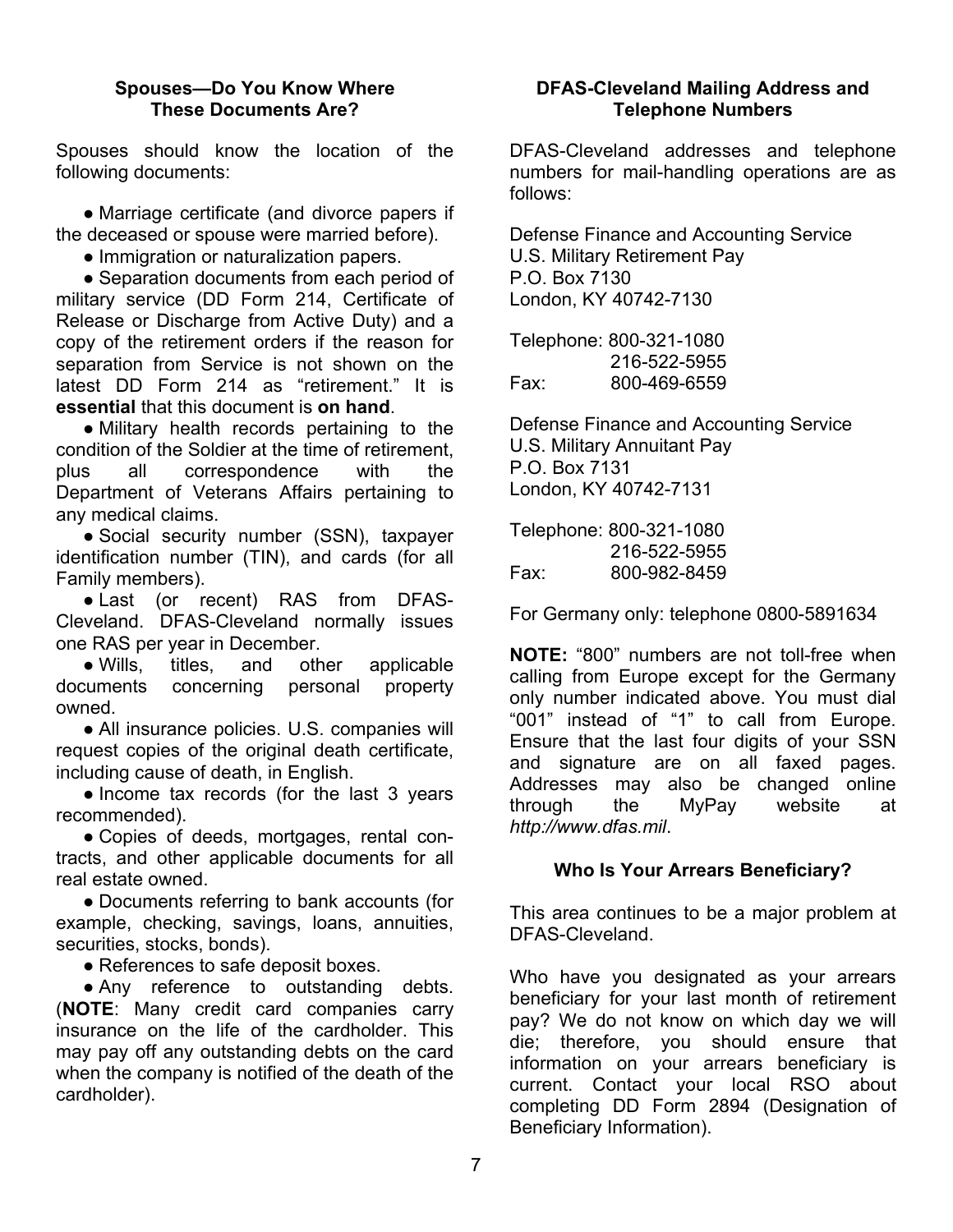#### **Retiree's Last Month Pay**

The month a retiree dies, his or her last-month check will be recouped by DFAS either from the bank or the spouse and the retiree will have his or her account audited and then closed. There are many cases where monies are not returned; therefore, the annuitant payments of the Survivor Benefit Plan are not started because the retiree's account cannot be closed out.

#### **Retiree Bulletin by E-Mail**

If you wish to receive the Retiree Bulletin by e-mail, please go to *https://aepubs.army.mil/ ae/public/index.aspx*, at the top, click on *Retiree*, provide the information requested in either Section I (add new) or Section II (update or delete). This is a one-time registration. Once you subscribe all future Retiree Bulletins will be sent to you automatically by e-mail. If you change your e-mail address, you must register again.

### **Looking for an RSO**

If you live outside Belgium, Germany, Italy, or the Netherlands and need to contact an RSO, contact the IMCOM-Europe RSO at DSN (314) 379-6029 or civilian 0049-06202-80-6029.

### **MyPay Correspondence Mailing Address**

If you are a retiree, work for the Government as a civilian, and use MyPay, remember that changing your address on the civilian side of the MyPay screen will not automatically change your retiree correspondence mailing address. You must also enter the information on the retiree side. In addition, when changing an address in MyPay, remember that APO and FPO addresses are not foreign addresses; they should be entered in the continental United States portion. Many APO and FPO addresses include information that causes problems at postal operations. APO and FPO addresses should include only the information that the postal personnel provided you. Please take the time to ensure that the correct section was used and all required information was inputted.

**Individuals must manually remove all previous inputted information on all lines when changing an address.** In Europe, there are currently approximately 650 APO and FPO addresses that are nondeliverable because of incorrect address information.

### **Army in Europe Retiree Council Website**

The Army in Europe Retiree Council (AERC) website can be found at a link at the bottom right of the USAREUR G1 website at *http://www.per.hqusareur.army.mil/index.htm.* 

Individuals desiring information about the council are welcome to visit the site. The site includes information on mission, history, achievements, current objectives, composition, functions, representation, liaison, and links.